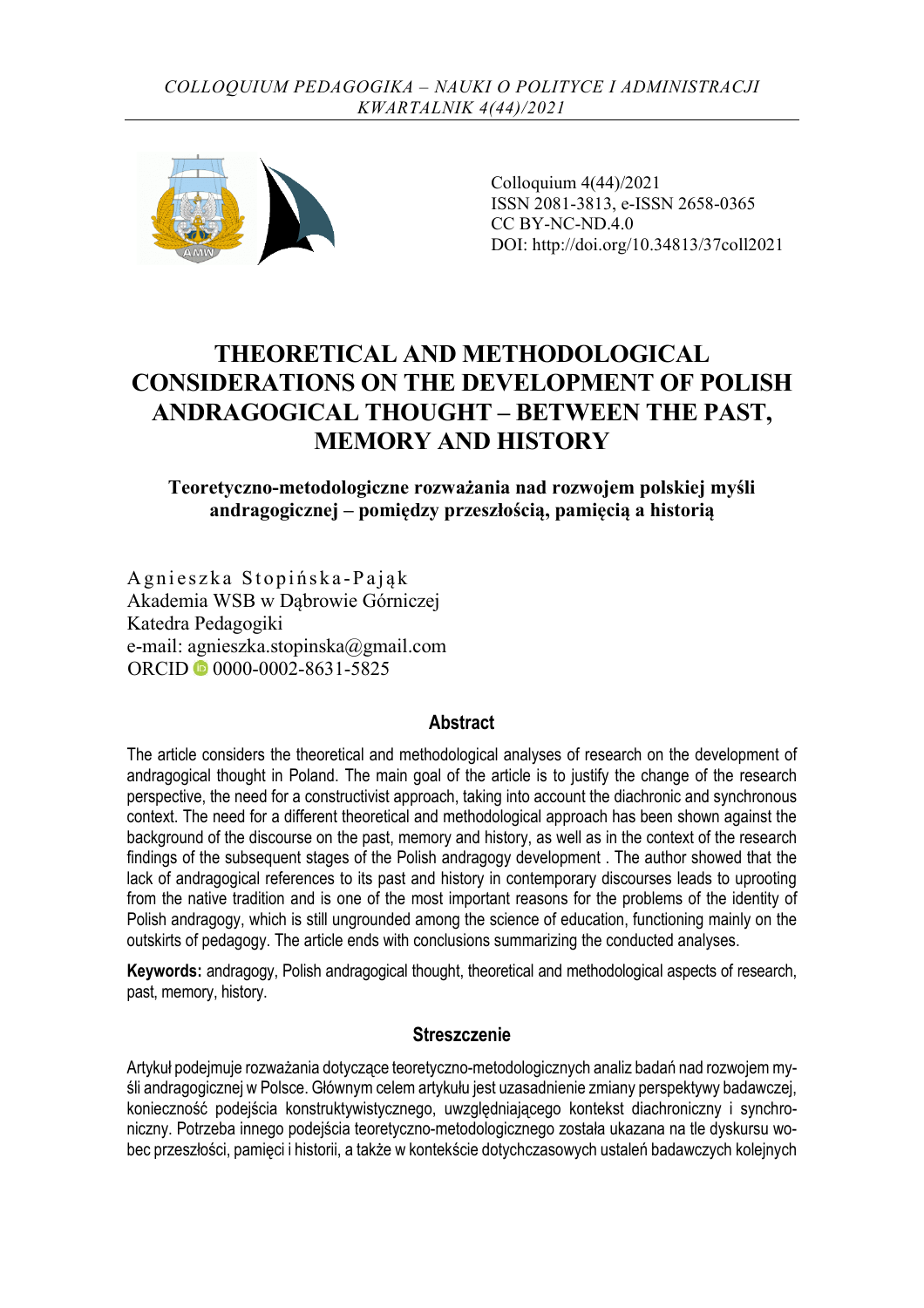etapów rozwoju polskiej andragogiki. Autorka wykazała, iż brak obecności we współczesnych dyskursach andragogicznych odniesień do jej przeszłości, historii, prowadzi do wykorzenienia z rodzimej tradycji oraz jest jednym z ważniejszych powodów problemów tożsamości polskiej andragogiki, ciągle nadal o nieugruntowanej pozycji wśród nauk o edukacji, funkcjonującej głównie na obrzeżach pedagogiki. Artykuł kończą wnioski podsumowujące przeprowadzone analizy.

**Słowa kluczowe:** andragogika, polska myśl andragogiczna, teoretyczno-metodologiczne aspekty badań, przeszłość, pamięć, historia.

#### **Introduction**

Undoubtedly, considerations around the theoretical and methodological questions of research on the development of Polish andragogical thought require multilateral analyses from different perspectives. It is not possible to accomplish this task with limited text. Therefore, it will be only a sketch, in which some selected threads will be outlined that, in my opinion, may be of interest to contemporary researchers of the andragogical thought formation. This article should be taken as an opening to discussion, rather than a fully mature statement and rather as a contribution to summarising and addressing the stages of development in adult learning research. At the same time, I undertake methodological analyses of the research approach. I am particularly interested in advocating for changing the research perspective in dealing with the history of andragogy so that research is conducted in both a diachronic and synchronic context, which seems to be rarely used today. Without this approach, the historical awareness of contemporary andragogues, researchers of adult learning, will have a short time horizon only. As Timothy Snyder (2017) writes, ahistoricality is a characteristic feature of modern generations, therefore, in order to avoid the pitfalls of both the past and the future, one must keep on learning about history in order to be able to create it. This disturbing phenomenon does not concern only andragogy, it has a broader dimension as well; it is particularly visible in andragogy though.

#### **Andragogy and history**

To begin with, I would like to pose a question whether we use the achievements of our predecessors in contemporary discourses and narratives concerning adult education, in building own group identity by andragogues, educators, trainers, etc? Is there knowledge of who we used to be in the collective memory of the andragogical community, what activities we undertook, what imaginaries (Charles Taylor) shaped people professionally involved in adult education? As David Lowenthal writes, "(...) A common vision of the past – is an essential element of the identity of those who treat this past as theirs, and the answer to the question 'Who we are' must somehow refer to the question 'Who we were'" (quoted after: Kapralski 2010, p. 10). It is important what kind of past has preserved and functions in the memory of the contemporaries because what we tell about our past, what meaning we ascribe to it and what interpretations of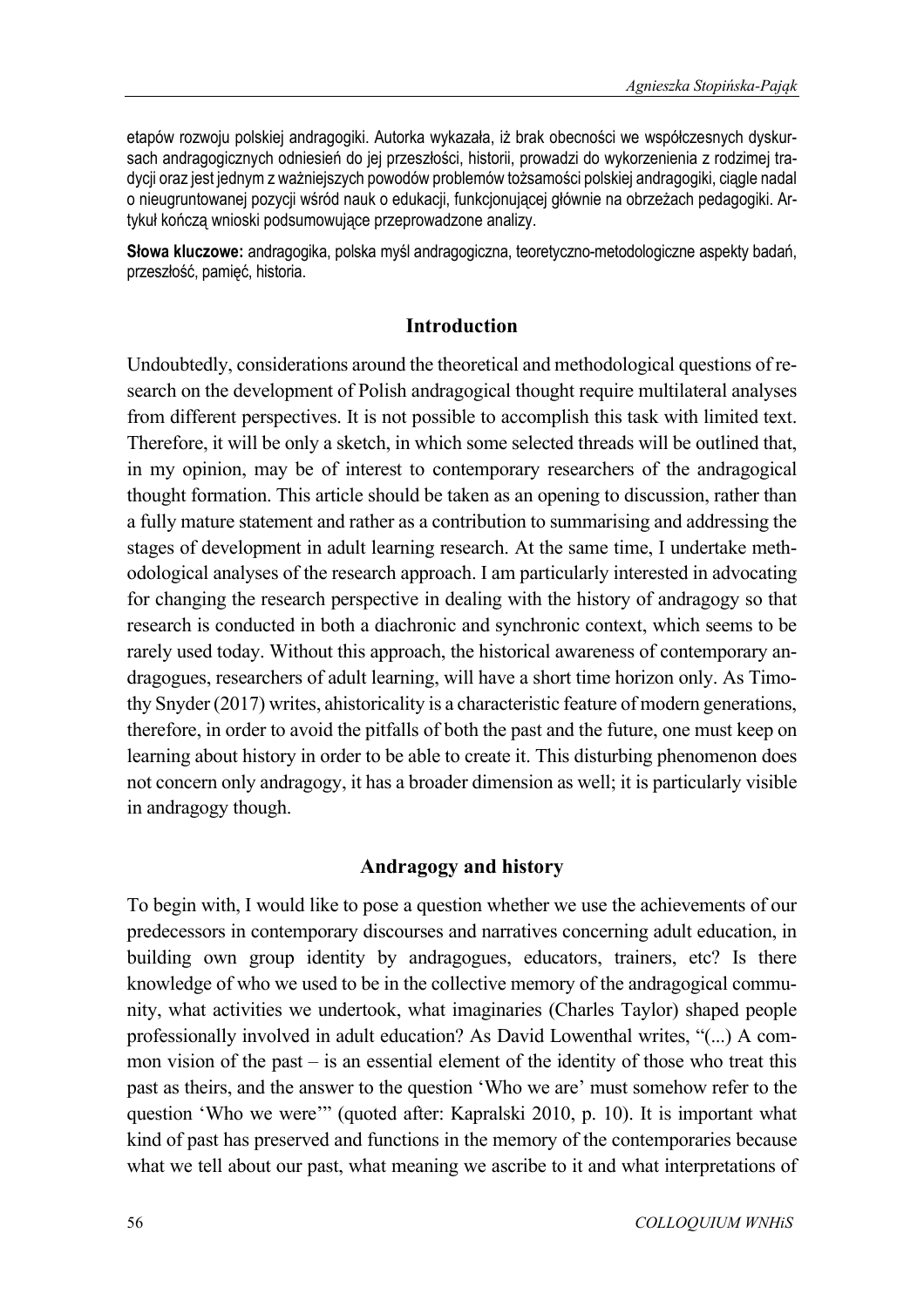the narrative about the past we consider our own, significantly define the present and set out the future (Szacka, 2015). Finally, it is also important who is presenting this story, who is telling it, because every perspective, every outlook has its own story.

However, I have to answer critically to this question. In the contemporary discourses on adult education, including andragogical ones, the Polish tradition in this area is completely absent. In andragogical publications, and even on the history of upbringing/education, but also in andragogy textbooks, we find no references to the history of adult education and andragogy<sup>[1](#page-2-0)</sup>. The reader has no opportunity to learn about Polish concepts, approaches and methods of analysis of this issue, or to learn about any practical and institutional achievements in the discussed area. Contemporary representatives of andragogy very rarely refer to the achievements of Polish andragogical thought, and if they do, it is not a subject of discourse, but is only a peculiar ornament, most often an introduction to the topic, weakly or most often in no relation to the content of the publication at all.

On the other hand, publications on the history of andragogy are also not generally known to pedagogy students, as well as even to people researching adult education, they are also rarely the subject of any discourse, they are rather unnoticed (Michalski, 2019). Of course, it can be said that this is a weakness of historical and andragogical publications, but it is more disturbing that contemporary researchers do not feel the need to search for the genesis of various andragogical phenomena, adult education institutions, and do not ask questions about the past of Polish adult education. It is as if they adopted the assumption that there is no institution or concept of adult education in the Polish history. I find this a very disturbing phenomenon. We do not have a common social memory of the roots of Polish andragogical reflection, we can even speak of collective oblivion, or at least a forgotten history. This uprooting from the native tradition is one of the most important reasons for the problems with the identity of Polish andragogy, still of an undeveloped position among the science of education, functioning mainly on the outskirts of pedagogy. Historical works simply must be included in the adult education/andragogy discourse. Without this perspective, the discourse will be barren, and our narratives will be shallow. The drastic reduction of the time horizon of reflection only to recent facts, situations and beliefs makes the social memory dead (Szacka, 2006; Kwieciński, 2004; Snyder, 2017).

There are many reasons for this phenomenon, they are complex and undoubtedly their analysis is necessary; however, it requires a separate treatment. At this point, I would just like to indicate that, regardless of the sources, collective oblivion is often accompanied by resistance to getting to know and referring to the past (Hirszowicz,

<span id="page-2-0"></span> $1$  There are some exceptions obviously. Some historical references can be found in works of Tadeusz Aleksander and Józef Półturzycki.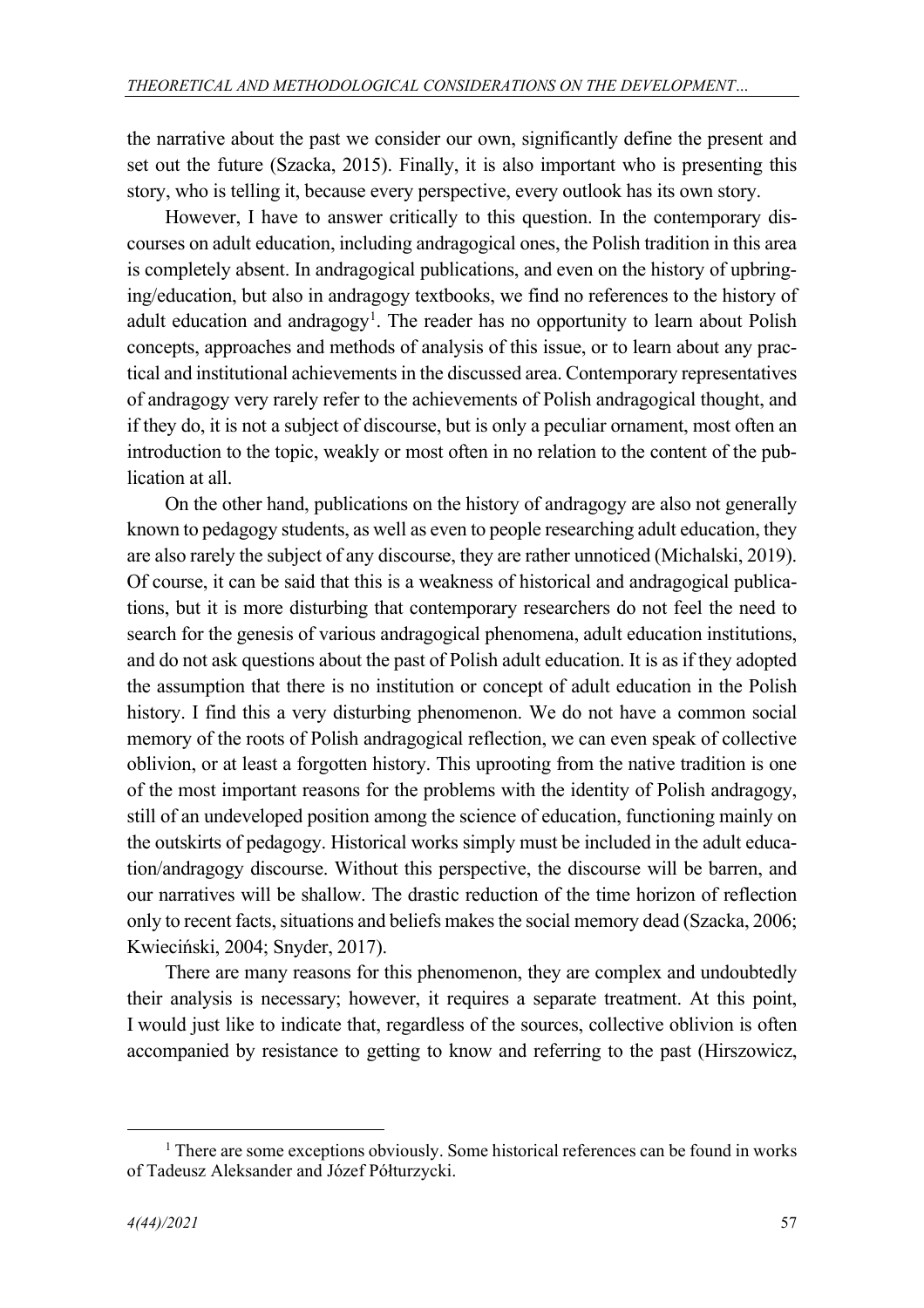Neyman, 2001). As Aleida Assmann writes (quoted by: Wylegała 2014, p. 67; A. Assmann 2009, p. 101 et seq.), memory functions through communication and cultural frames of reference, when it is not there, it is forgotten. The past is not static, it must be constantly re-constructed and re-presented. It remains to be hoped that the memory of our andragogical achievements has not been completely lost, only temporarily unused and still recoverable. The past should be brought into the light in the present, as Paul Ricoeur (2007, p. 470) writes, and the creation of social bonds and group identity of our environment should be focused on the question posed by Jan Assmann, "What must we not forget?" (Assmann, 2008, p. 46; Assmann, 2009, p. 60).

#### **Stages of Polish andragogy development**

Overall, it can be said that andragogy, but also adult education and adult learning, has long past, but short history. Based on the research of various authors and my own on the history of andragogy, I believe that in the most general terms, four basic periods can be categorised justifying their distinction with certain specificity of the research undertaken. These periods are parallel to the broader, more general stages of the historical development of Poland. This is a characteristic feature for the development of adult education in general, which was already pointed out by Helena Radlińska when she undertook the first research on the history of adult education and demonstrated some close links between the development of adult education and political and social changes, but also analogically to andragogy. In Poland, this general tendency is more expressive, inextricably linked with the meanders of Polish independence, freedom and statehood (Stopińska-Pająk, 2015). Following these criteria, I have distinguished four stages of the andragogy development in Poland; in each of them, certain substages of development can also be seen (Stopińska-Pająk, 2018).

The first – I have named it as pre-scientific and pre-institutional, the beginning of which can be traced back to the second half of the 19th century and finalised with the publication of the first Polish textbook of andragogy in 1913, entitled *Praca oświatowa. Jej zadania, metody i organizacja* (*Educational work. Its tasks, methods and organisation) [2](#page-3-0)* (Stopińska-Pająk, 2012). This was an extraordinary period. Although, as I have already written, scientific and research institutions of andragogy were established only in the Reborn Poland, many pioneering activities were undertaken during the captivity

<span id="page-3-0"></span><sup>2</sup> *Praca oświatowa. Jej zadania, metody i organizacja. Podręcznik opracowany staraniem Uniwersytetu Ludowego im. A. Mickiewicza.* (1913), (eds.) T. Borowski, Z. Daszyńska-Golińska, J. Dziubińska, Z. Gargas, M. Heilpern, Z. Kruszewska, L. Krzywicki, M. Orsetti, H. Orsza, St. Posner, M. Stępowski, T. Szydłowski, Wł. Wejchert-Szymanowska. Kraków; see also: A. Stopińska-Pająk (1997). Pierwszy polski podręcznik andragogiki. in: E. Sapia-Drewniak and A. Stopińska-Pająk (ed.), *Z tradycji polskiej teorii i praktyki andragogicznej*. Toruń.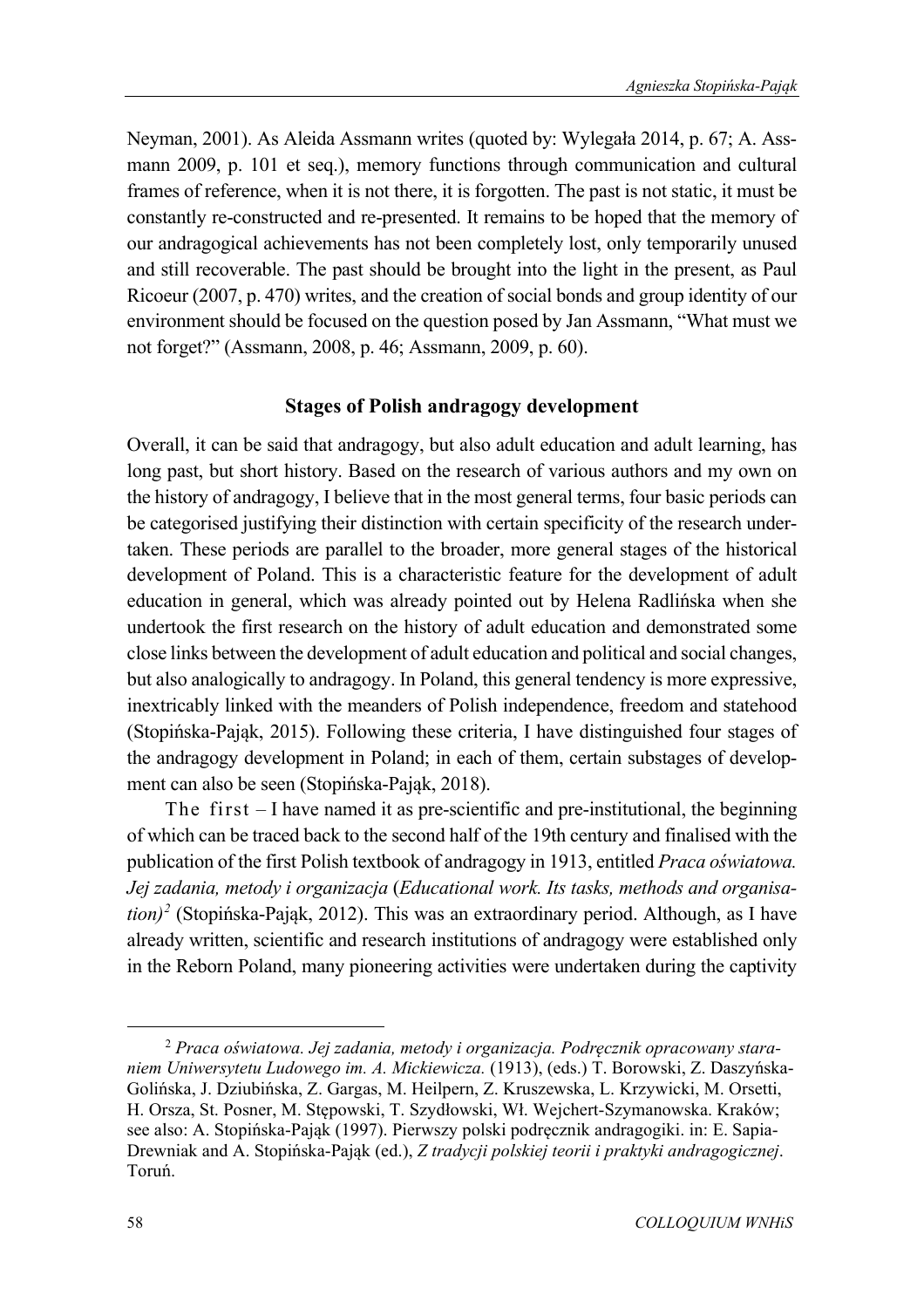period. Educational societies established at the end of the 19<sup>th</sup> century conducted educational and cultural activities among adults, and undertook the first research and publishing works, especially periodical and popularisation works in the field of theoretical andragogical issues. They were a substitute for scientific and research institutions, they took on functions that are normally performed by the state, local governments and scientific corporations. These societies gathered a very diverse group of people around them, both activists involved in specific educational activities among adults in various areas, as well as researchers and scientists. It is worth emphasising that the path to adult education for the precursors of andragogical thought was diverse. Moreover, they were representatives of various sciences, journalists who included andragogical issues in their interests. There are many works that analyse mental work, issues of self-education, learning methods, and learning motives in the achievements of Polish scientific thought in the 19<sup>th</sup> century. These were pioneering works not only in Poland (on Polish land), but also in Europe. Among the authors, apart from those already mentioned, there were Józef Kalasanty Szaniawski, Michał Wiszniewski, Adolf Dygasiński, Julian Ochorowicz, Jan Władysław Dawid and Edward Abramowski.

The discourse conducted in the  $19<sup>th</sup>$  century among scholars and journalists was reflected in practice. Various educational institutions emerged that were active in relation to people of all ages, including especially the adults. The best example of an educational institution for adults was the so-called Flying University, which was established in 1885 in Warsaw, mainly thanks to the efforts of Jadwiga Szczawińska-Dawidowa, and can be classified as a general, open university. The institution functioned secretly, the lectures were constantly transferred from one place to another and so the University was given the term "Flying" and "Woman", because the female gender dominated among the students, especially in the initial period of their activity. As Stefania Sempołowska wrote, "In the period of the struggle for the right of women to higher education, Warsaw had an exceptionally large number of women educated thanks to an organisation unknown anywhere in the world, and bearing a strange title: 'Flying University'" (Sempołowska, 1960, p. 549). Bohdan Cywiński wrote that the establishment and activity of the Flying University "(...) was an ambitious response of the emancipated generation to the slogan of equal rights for women by the positivists" (Cywiński, 1996, p. 57). I believe that this aspect gives this institution an additional value. Not only does it show the enormous educational needs of women, who at that time had limited oppor-tunities to satisfy them, but also activity and determination in the learning effort<sup>[3](#page-4-0)</sup>.

One of the significant achievements of this period was also the publication of *Poradnik dla samouków* (*Guide for the self-taught*), around which, at the end of the 19th century, various activists and scholars gathered. *Poradnik dla samouków* was created in

<span id="page-4-0"></span><sup>&</sup>lt;sup>3</sup> It is worth mentioning that in the 20 years of the university's operation, about 5,000 women graduated from it (Cywiński, 1996, p. 65).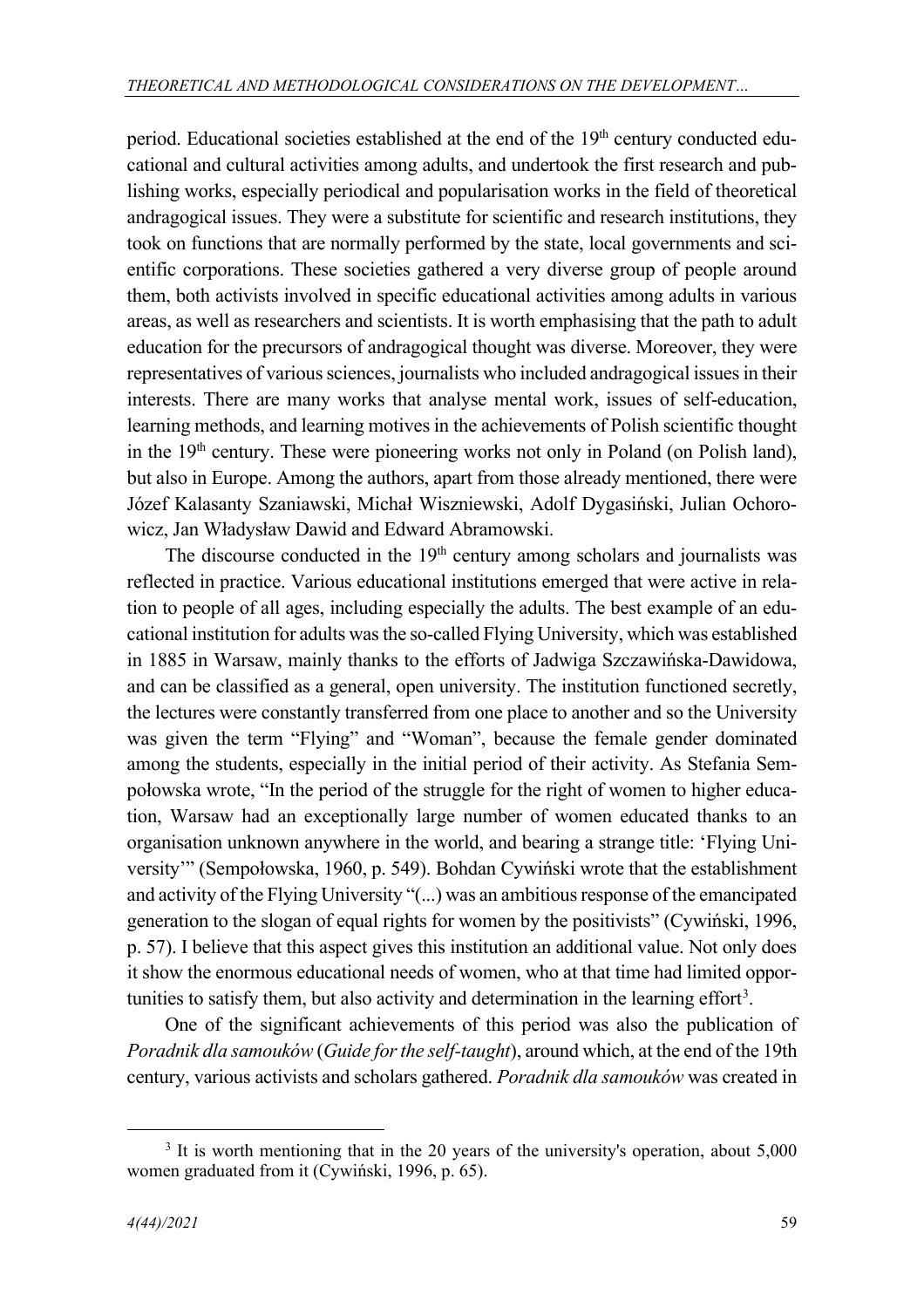1897, it was published from 1898 under the editorship of Aleksander Heflich and Stanisław Michalski. As Stefania Sempołowska wrote – *Poradnik* as an idea was a peculiarly Polish product. "At the end of the 19th century, and at the beginning of the  $20<sup>th</sup>$ century, *Poradnik dla samouków* (Al. Heflich and St. Michalski, published by Kasa Mianowskiego) aroused astonishment and was appreciated at educational conventions in Western Europe. The idea, plan and form of the publication were admired" (Sempołowska, 1960, p. 549). This publication is the culmination and reflection of the achievements and experiences of the self-education movement, which developed very intensively in the 19<sup>th</sup> century, despite lacking scientific support. *Poradnik* was supposed to help learners on their own, both for people with elementary preparation and for people with higher education<sup>[4](#page-5-0)</sup>.

This first pre-institutional stage in the development of andragogical thought, as already mentioned, ends with the publication in 1913 of the first textbook of andragogy, entitled *Praca oświatowa. Jej zadania, metody i organizacja* (*Educational work. Its tasks, methods and organisation).* This is an excellent work, the value of which cannot be overestimated. The texts included in it (19 studies, 13 authors) exemplify the first research attempts on adult learning and teaching, on the cultural activity of adults, aesthetic education, on the methodological aspects of working with adults and others, creating the foundations for the development of andragogical thought in Reborn Poland. The work is the result of qualitative, participatory research, showing adult education in a new perspective, as primarily a space for human creation. Finally, all analyses are presented in a broad socio-cultural perspective.

Aside from these considerations, it is worth adding that it is a pity that Polish andrologists so rarely use the dissertations presented there for their own analyses.

These are of course only examples. There were many more similar activities and they were addressed to various groups of adults and of different socio-cultural status. This period requires re-examinations and analyses, taking into account categories that are also important for andragogy today, e.g. the category of adult learning. This will allow to see aspects that have not been analysed so far in the development of andragogical thought.

The second period – is marked by the years of the Second Polish Republic, i.e. 1918–1939, partly also covering the period of World War II. In the independent Poland, andragogy, although not generally, won a place in university scientific circles, among them the most important two were: Warsaw and Poznań. At that time andragogy

<span id="page-5-0"></span><sup>4</sup> The editors wrote that the term 'self-taught' is often misinterpreted, that it would be more appropriate to speak of 'non-taught people', and these could include everyone, ranging from a craftsman with elementary education to university graduates. See: b.a. (given publishers): Wstęp. In: A. Heflich, S. Michalski (Ed.): Poradnik dla samouków. Część I. S. Dickstein, J. Ejsmond, S. Kramsztyk, L. Krzywicki, A. Mahrburg (Ed.) Matematyka. Nauki przyrodnicze. Warsaw 1898, p. III.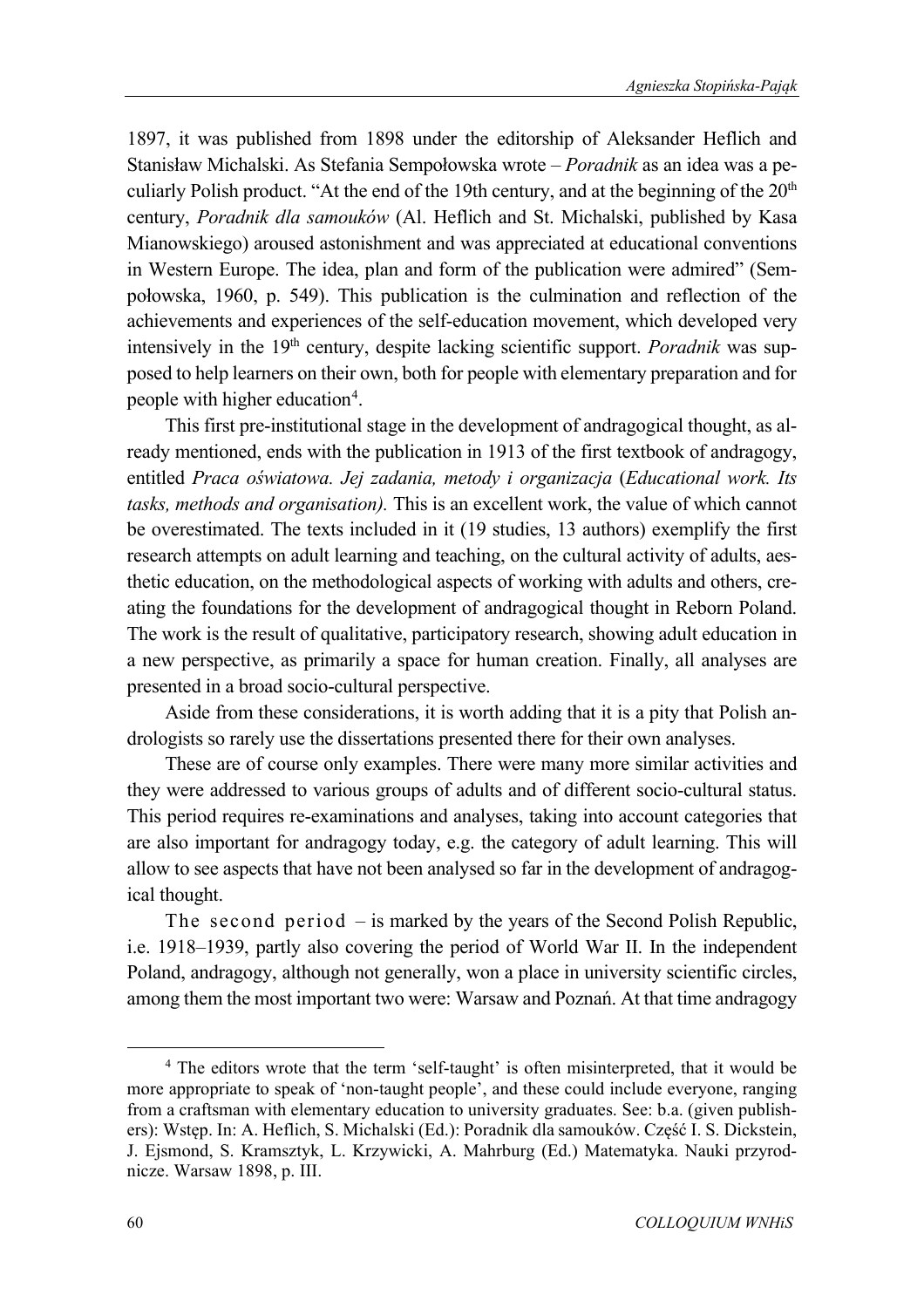was developed as a science among other social sciences, humanities and culture sciences.

The andragogical research and discourses undertaken at the time covered various topics. I will only pay attention to some selected problem areas that complement each other and are an excellent example that they can still be a source of reading and interpreting various aspects of adult education. These were andragogical considerations around: the scientific status of andragogy, issues of psychological and social determinants of adult activity in education, research on the motives and needs of adult participation in education, teleological considerations on the goals of adult education, discourses on the forms and methods of educational work with adults and the role of an adult teacher and its competences and others.

In the Second Republic of Poland, andragogy as a science and its scientific status were discussed. Although it should be noted that they were undertaken quite rarely and rather occasionally, but the very discovery of these problems, their formulation, and the formulation of research needs were, I believe, of fundamental importance both for the development of andragogical thought itself and for the formation of andragogy as a new scientific discipline among the sciences on education. Addressing the issues related to the scientific status of andragogy as a science showed at the same time that it entered a more mature phase of development. Andragogues' interests included terminological issues, the subject and needs of andragogical research, and the relationship of andragogy with other social sciences (Helena Radlińska, Andrzej Niesiołowski, Kazimierz Korniłowicz, Irena Drozdowicz-Jurgielewiczowa, Józef Chałasiński, Wojciech Gottlieb).

### **Psychological possibilities and conditions of adult education**

This trend includes research of Stefan Szuman on the properties of a mature psyche, Leopold Blaustein on the psychological factors of the abilities and learning outcomes of adults, and Maria Lipska-Librachowa on the specificity of low-culture mentality, from which important conclusions concerning adult education were drawn that, in addition to psychological conditions also environmental ones, which were not noticed formerly, were important. Moreover, it was showed that age was not a significant obstacle in undertaking education, and individual differences between adults so clearly observed, also occur among children, although with human development these differences deepen significantly, which was explained mainly with the lack of care for childhood and with socio-cultural factors. In this trend, one should also mention the research by Marian Wachowski on adult farm-workers students, research by Józefa Joteyko, Stefan Błachowski and others. There were not many of these studies, but also in Western Europe, studies in this regard did not have too many supporters (including Ch. Buhler, E. Thorndike, F. Gruber, R. Lochner, B.A. Yeaxlee); anyway, Polish researchers also used their work and research.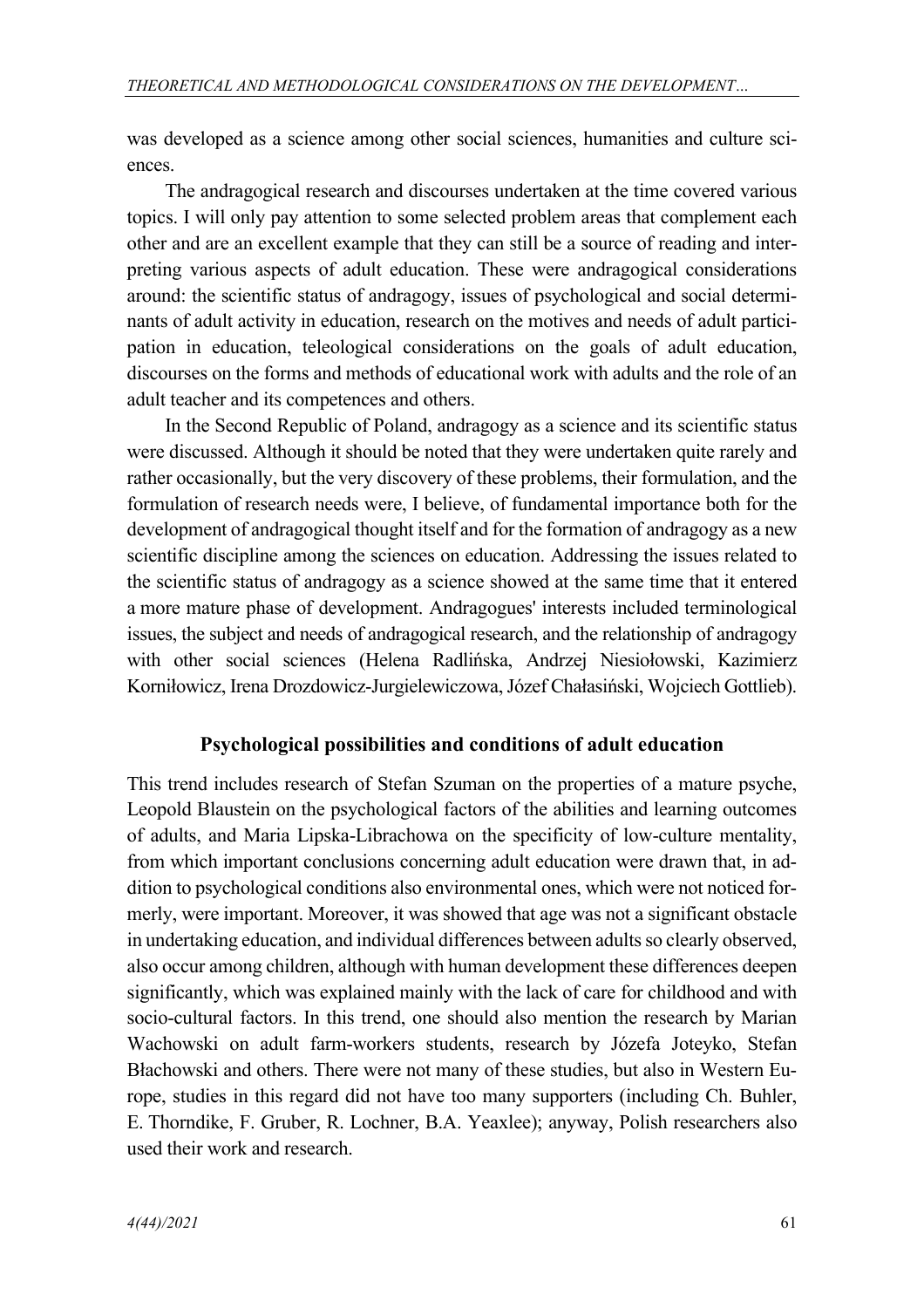### Social determinants of adult activity in education

In this area of research, we find the largest number of different issues under study. These include, first of all, the sociological research of Józef Chałasiński, Florian Znaniecki, Eustachy Nowicki, Wojciech Gottlieb, but also research of other scientists, undertaken from the perspective of various sciences – social, economic, pedagogical – showing social factors, barriers and various conditions limiting and hindering adult participation in education. Józef Chałasiński in his excellent work entitled *Tło socjologiczne pracy oświatowej (The sociological background of educational work*) (Warsaw 1935) showed both the evolution of the social meaning of human age, which, with the emergence of dynamic and variable societies, ceased to be a barrier to learning, and noticed that an individual should not be left alone in the effort of education and learning, especially those coming from culturally neglected environments. Finally, he appreciated the importance of people's social aspirations, especially those related to cultural and social advancement, or resulting from the need for recognition, as an extremely important sources of all educational activity. Importantly, J. Chałasiński showed that they characterise individuals from all levels of social stratification. In my opinion, very interesting analyses of these issues can still help in understanding and interpreting the determinants of educational activity of adults from various backgrounds and at every stage of life.

## Motives and needs for participation in adult education

These were multidirectional and interesting research carried out in various aspects. They were undertaken, inter alia, by Wojciech Gottlieb, Leopold Blaustein, Helena Radlińska, Kazimierz Korniłowicz, Andrzej Niesiołowski, and in the context of adult education goals also Sergiusz Hessen, Władysław Radwan, Irena Drozdowicz-Jurgielewiczowa, Ignacy Solarz and others.

# Teleological problems of adult education

These were extremely interesting and significant considerations for the development of andragogical thought, which I believe can inspire us today and also become a source of discourse on the current goals of adult education. Basically, everyone who took up andragogical issues commented on this topic. The concepts of adult learning potential, adult subjectivity and freedom in choosing values were introduced into the discourse; these categories are gaining importance in andragogy also today.

### Discourses on the forms and methods of educational work with adults

The achievements of andragogy in this area are characterized by an unusually large variety of issues and a multitude of articles, dissertations and various studies. They concerned both more general issues, e.g. extensiveness and intensity in adult education,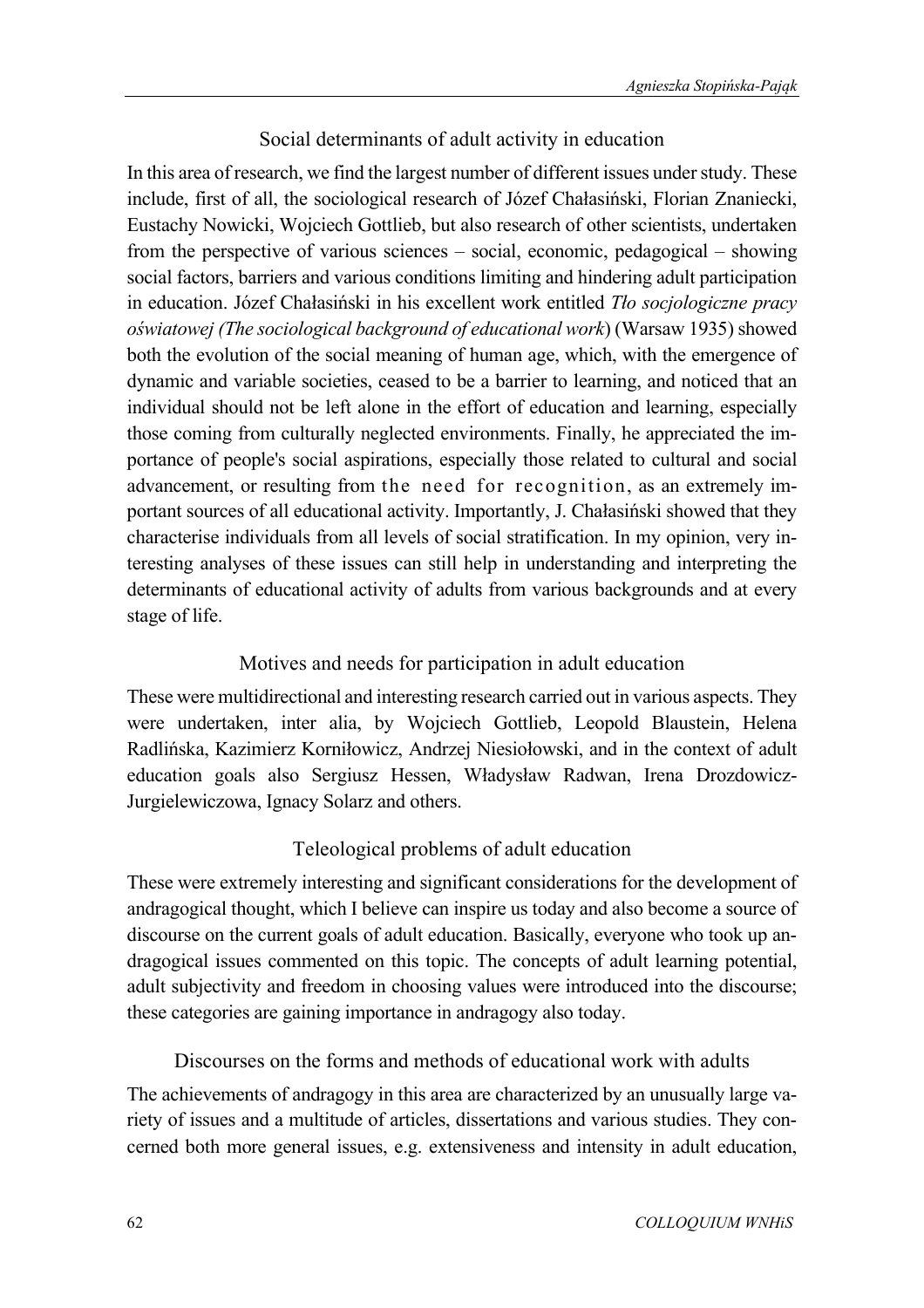meaning whether you should go more "broader" or "in depth" when working with adults, issues of heteronomy and autonomy in adult education, and issues of particular importance for educational practice concerning the forms of adult education and their classification in the context of both educational goals and the adult learner him/herself as the subject and his/her role in a given educational form.

Andragogical pedeutology – the role and functions of an adult teacher

These were interesting analyses also undertaken by many authors. They showed that a teacher is necessary in adult education, that s/he should have appropriate preparation (College of Socio-Educational Work at Free Polish University), and constantly develop, that s/he must be a person, as Kazimierz Korniłowicz wrote, who cannot 'stand', s/he must constantly 'grow', s/he must not 'become' steadily, and that the adult teacher should be a professional worker.

It can be said that the Second Republic of Poland is the founding period of Polish andragogy; forgotten and unused to this day, as I mentioned at the beginning. Research on this period of andragogy is still needed because many issues have not been addressed at all, and many require a different methodological perspective.

The third – the longest period, these are the years after World War II, which can be described as the period of the Polish People's Republic (PRL)<sup>[5](#page-8-0)</sup>. Of course, it should be mentioned right away that this period is not a uniform picture, it is not homogeneous and certain phases can be distinguished in it, also related to political events. It should also be remembered that this is a period of functioning of Polish andragogy without tradition or with reference to a foreign, imposed tradition.

In fact, this period requires separate analyses and has not yet been thoroughly subjected to such a critical analysis, which I believe is very welcome.

Identifying the research conducted in this period, their directions, tendencies, and methodological foundations pose multiple problems. On the one hand, we observe the development of andragogical research in various areas, undertaking research on various aspects of adult education and achievements, especially quantitative, are quite significant, on the other hand – we observe a dramatic turn in the perception of adult education. The term was often not used but instead the concept of *the working-people education* was used, which, apart from other aspects, suggested that an adult can only learn a profession, at the same time infantilising an adult student, limiting his or her subjectivity, breaking research continuity and, above all, exposing institutional forms of adult edu-

<span id="page-8-0"></span><sup>5</sup> It functions in the social discourse under this name, although the official name of the People's Republic of Poland was introduced only from 1952 (previously 1944–1952 – the Republic of Poland) and lasted until 1989. From 1989, when the name – Rzeczpospolita Polska was introduced (29/12/1989 enactment of the act on the amendment of the constitution, on 31/12/1989 the act entered into force).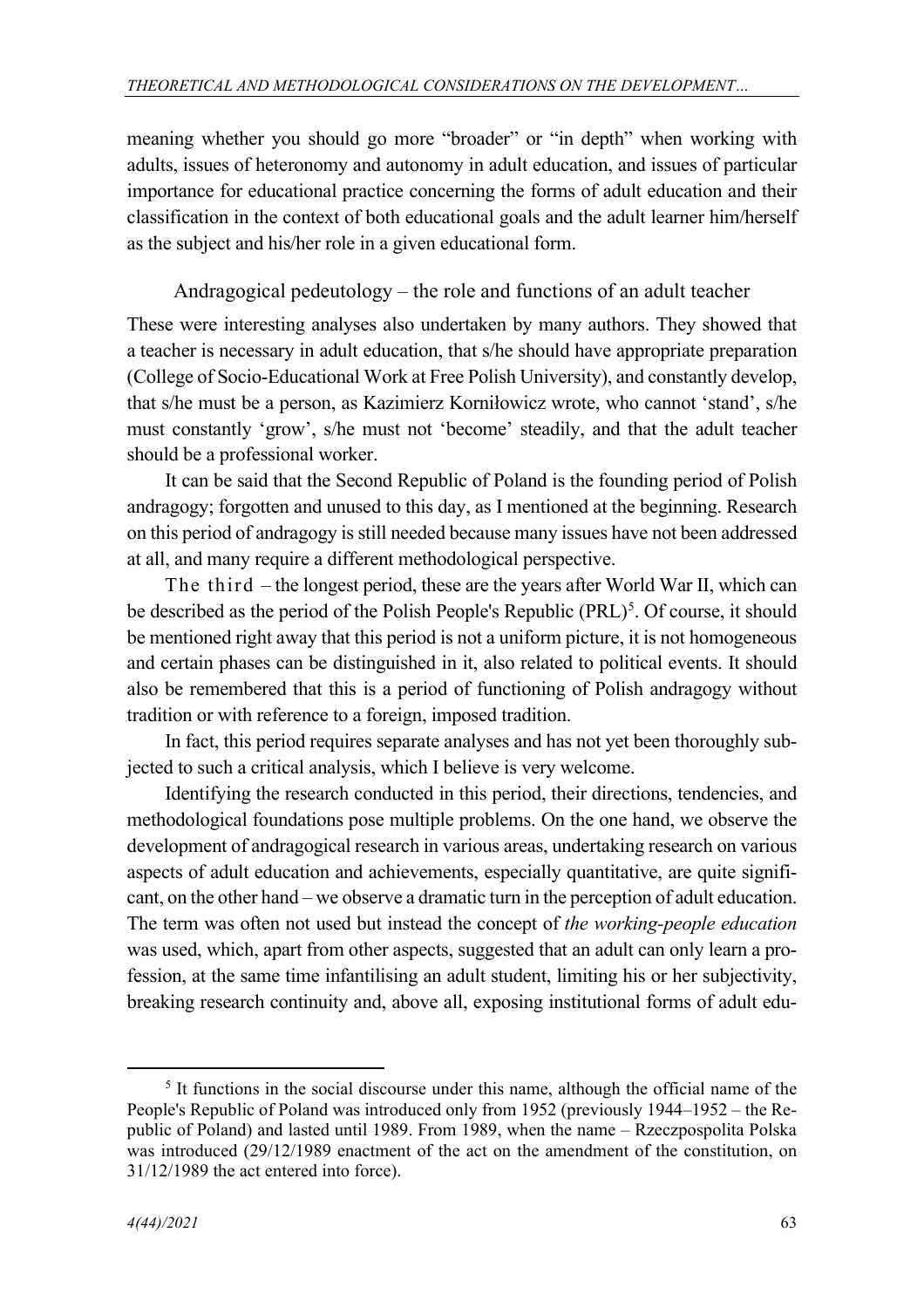cation. Thus, andragogical research focused mainly on problems arising from institutional forms of education. I believe that this is the dominant feature of the research of this period.

Of course, this does not mean that no attempts were made to research on other problems. However, they remained in the minority and were often pacified and reduced to the proper dimension. For example, research on self-education of adults – to counterbalance them, a rather bizarre concept was introduced: guided self-education and research on its effects was carried out.

Adult education had one goal – the indoctrination of adults and the formation of a "new" adult who, when undertaking education, was primarily to see the development of the socialist state, and not his/her own, or to consider them identical.

The fourth period, which is still going on, and the beginning of which is 1989, i.e. the year when Poles broke with the old system and started building a democratic state, making a fundamental social change, generally speaking.

It is worth emphasising that this is a period, in which we also function without tradition. This time – not so much forgotten, after all, one can forget what one once had in his/her memory, but above all unaware or with the memory of the previous period – neglected and depreciated. The ahistorical nature of modern times, as I have already mentioned, is particularly pronounced in andragogy.

For the development of andragogy and adult education, it is a time of flourishing research, various concepts, the implementation of many foreign andragogical theories, and a significant increase in adult interest in participating in education and learning, the emergence of many different forms and institutions of adult education. It is a period of over 30 years which should certainly be included in a historical reflection (Dubas, 2018; Stopińska-Pająk, 2018). In a nutshell and simplification, the dominant research trends can be indicated. First, the most pronounced shift in research is the definite move towards adult learning research and the shift away from adult learning in institutions, and the associated paradigmatic or post-paradigm shift that is taking place. There has emerged research that can be broadly defined as biographical research, based on qualitative research procedures within the phenomenological and hermeneutic approaches and their gradual domination in andragogical research. Finally, research of theoretical and methodological nature, searching for the identity of andragogy, the subject of research and its methodological aspects, pointing to neglected research areas, among which I would include research on the history of andragogical thought, research on European (though not only European) systems of adult education, or research on everyday life as a space for adult learning.

The growing importance of andragogy is evidenced, in my opinion, by the establishment of a separate Section of Andragogy at the Committee of Pedagogical Sciences of the Polish Academy of Sciences and a subsection of the history of andragogy within the Section of the History of Pedagogy.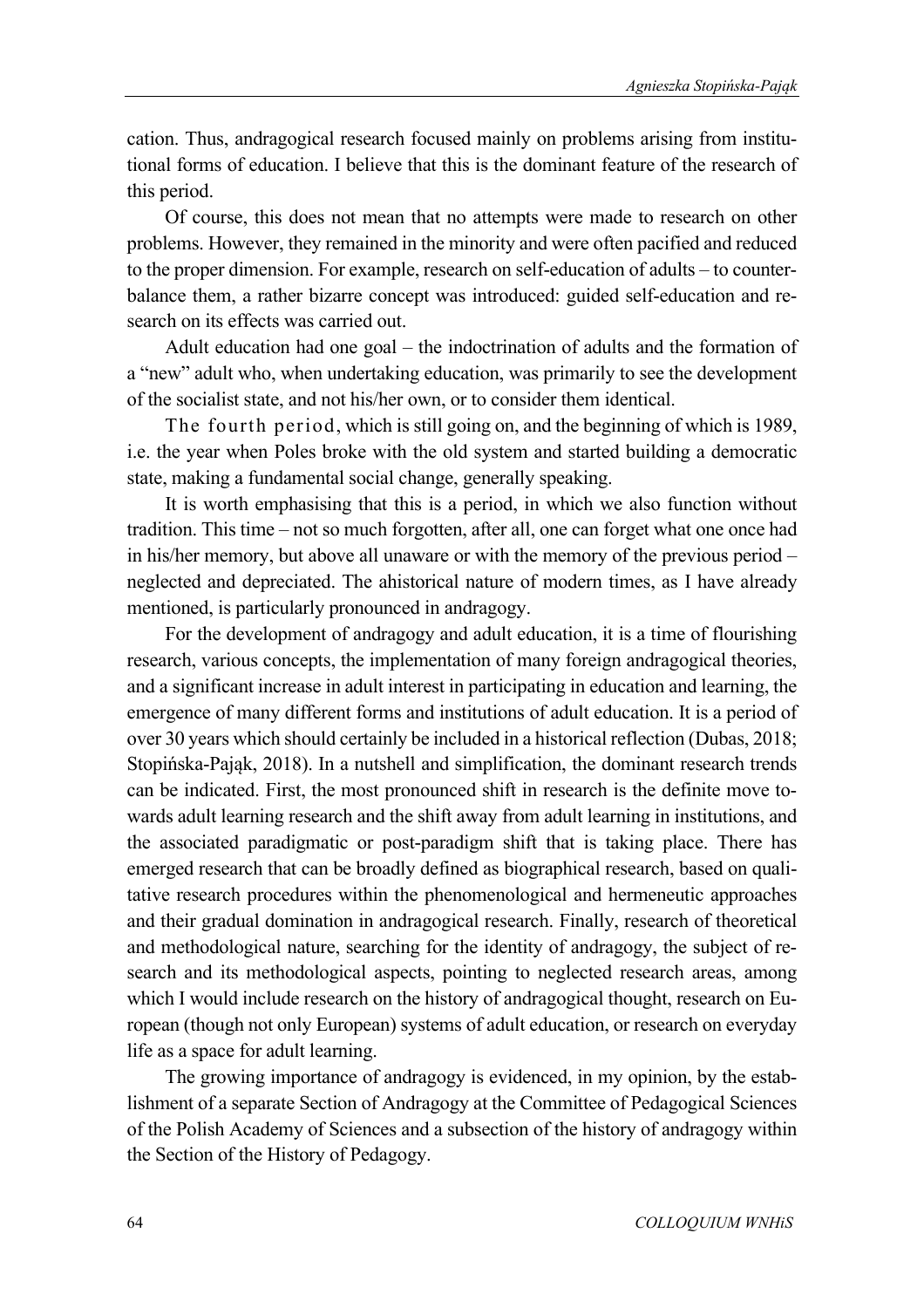It is worth noting, as I have already mentioned above, that the third and fourth periods require a separate and in-depth analysis. Therefore, in this text I only write about them very generally, I do not indicate in detail the research trends, directions and problems undertaken, nor do I refer to the achievements of andragogy researchers. Such analyses will be the subject of a separate article<sup>6</sup>.

# **Research on the history of andragogy in Poland against contemporary challenges**

In the context of the above considerations, I would like to strongly signal that for us, researchers of the andragogical past, the main task is to include research problems that are important for andragogy and adult education today, in order to introduce the knowledge about Polish achievements and traditions of adult education and the achievements of Polish andragogical thought to the collective consciousness. At the same time, a critical analysis of these works is also necessary. The dissemination of knowledge about the history of andragogy has also a wider justification, both in the European dimension and in our native one, to fill in the gaps, those "white spots" in the history of European and Polish andragogical thought. Only then is a dialogue and scientific discourse possible between various scientific and methodological traditions around questions and problems fundamental to andragogy.

When talking about the past, it should not be treated the same way as history. History is a story about the past, a narrative about it which, as Jerzy Topolski writes (1983), organises the experience of the past, and therefore is always someone's narrative; moreover, not necessarily a linear narrative. Since the past is existing in the present, historical narratives about it can also be different. One can write about history in the context of both the present and the future, and the work of the historian, as Ewa Domańska (2005, p. 7) writes, speaks more about her/his times than about the past. This is a fundamental change in the historical approach to the past. Referring to the methodological considerations of Domańska, I mean not only the learning objectives related to the knowledge of the heritage of andragogy. Following Domańska (2005), I adopt a perspective defined by the question "why". Why do I need this knowledge, to what challenges of our era I can find answers that will allow me to tell about a human – an adult learning person, undertaking educational challenges in an unfavourable world, full of risks resulting from all phenomena of postmodernity. This is an extremely important perspective of historical research, if it is to serve us today and tomorrow, and if we want historical research to be used by contemporary researchers of adult learning.

<span id="page-10-0"></span><sup>6</sup> Attempts to present the achievements of andragogy after World War II and after 1989 have already been made by researchers, including: Dubas (2018); Solarczyk-Szwec (2014); Alexander (2002); Hellwig (1986) and many others.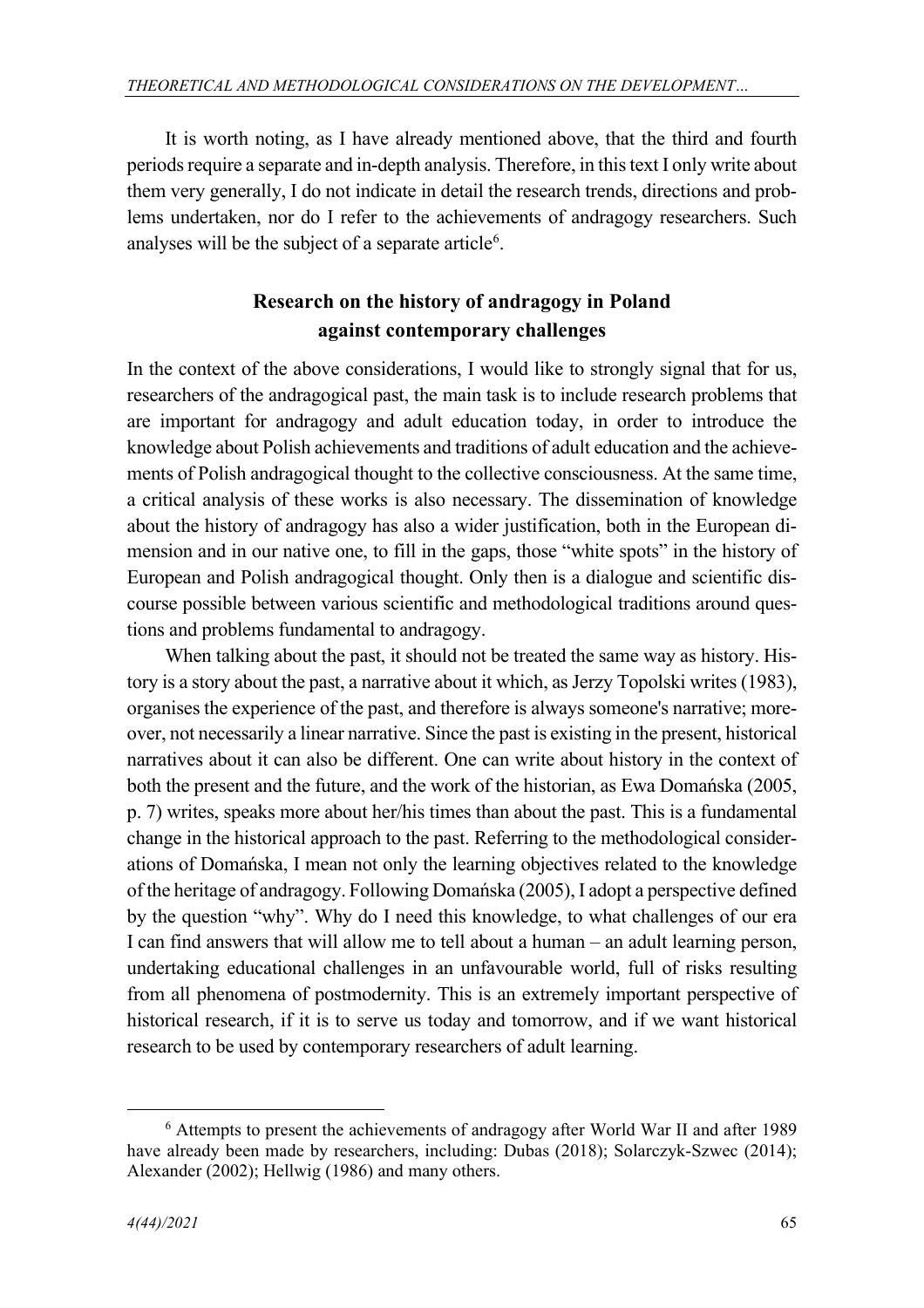Yuval Noah Harari<sup>[7](#page-11-0)</sup> presents this issue in a very interesting way. In his famous work entitled *Homo deus,* he concluded that it is history that allows us to become aware of certain possibilities that we generally do not take into account. "Scholars in every field often try to broaden our horizons, thus opening up new and unknown paths to the future. This is especially true of history. While historians rarely try their hand at prophesying, the main purpose of studying history is to make us aware of possibilities that we normally do not consider. Historians study the past not to repeat it, but to free themselves from it" (Harari, 2018, p. 138). It allows us to look with the past to start thinking and dreaming differently as he wrote.

Any new social movements that call for a different world, for self-recognition, begin by writing their own history through which they can reimagine the future. This analysis of the past shows that our current situation is neither natural nor eternal  $-$  e.g. labour movements, feminist movements<sup>[8](#page-11-1)</sup>, movements against racial, gender discrimination, etc. as well as from our area, meaning education – initially available to a few, gradually encompassing more and more social groups, including finally adults, also of both sexes and relatively recently also old people. So adult education/andragogy also has to rewrite its history – often many of its different topics – and that is a challenge for us. This will allow us to organise our future differently than we used to, although we will never completely free ourselves from the past, but we can significantly change our way of looking at the possibilities of the future and imagine an alternative destiny. This is extremely important for shaping adult learning awareness.

We must also bear in mind, as Harari wrote, that "History is not a single narrative, but thousands of alternative narratives. Whenever we decide to tell one, at the same time we decide to remain silent about the others" (Harari, 2018, p. 380). Therefore, it is important to be aware of what we talk about, and thus what we omit. This is essential in terms of education. Since we are to talk about adult education, about its past's future, it is impossible to see it in isolation from what we understand today as adult education and what educational practices we implement, as it was once understood, but also from other stages of education, as well as primarily from the vision of understanding human, his/her place and role in the universe and the evolution in this respect that has taken place over the centuries. This presents us as researchers in the

<span id="page-11-0"></span><sup>7</sup> Israeli historian and professor at the Department of History at the Hebrew University in Jerusalem. Best-selling author: *Od zwierząt do bogów. Krótka historia Ludzkości*. Transl. J. Hunia. (2012, Polish edition 2014) and *Homo deus: krótka historia jutra.* Transl. M. Romanek. (2016, Polish edition 2018); *21 lekcji na XXI wiek*. Transl. M. Romanek. (2018b). Krakow: Wydawnictwo Literackie Sp. z o.o.; issued in millions of copies; nominated for the Nobel

<span id="page-11-1"></span> $\delta$  Still the history of women, their gaining of subjectivity is not included in social history, the textbooks lack their achievements, as if in the past there were only Queen Jadwiga and Maria Skłodowska; recently, there have appeared some studies showing the activity of women in the past, also in education, which shows the scale of neglect in this area even more!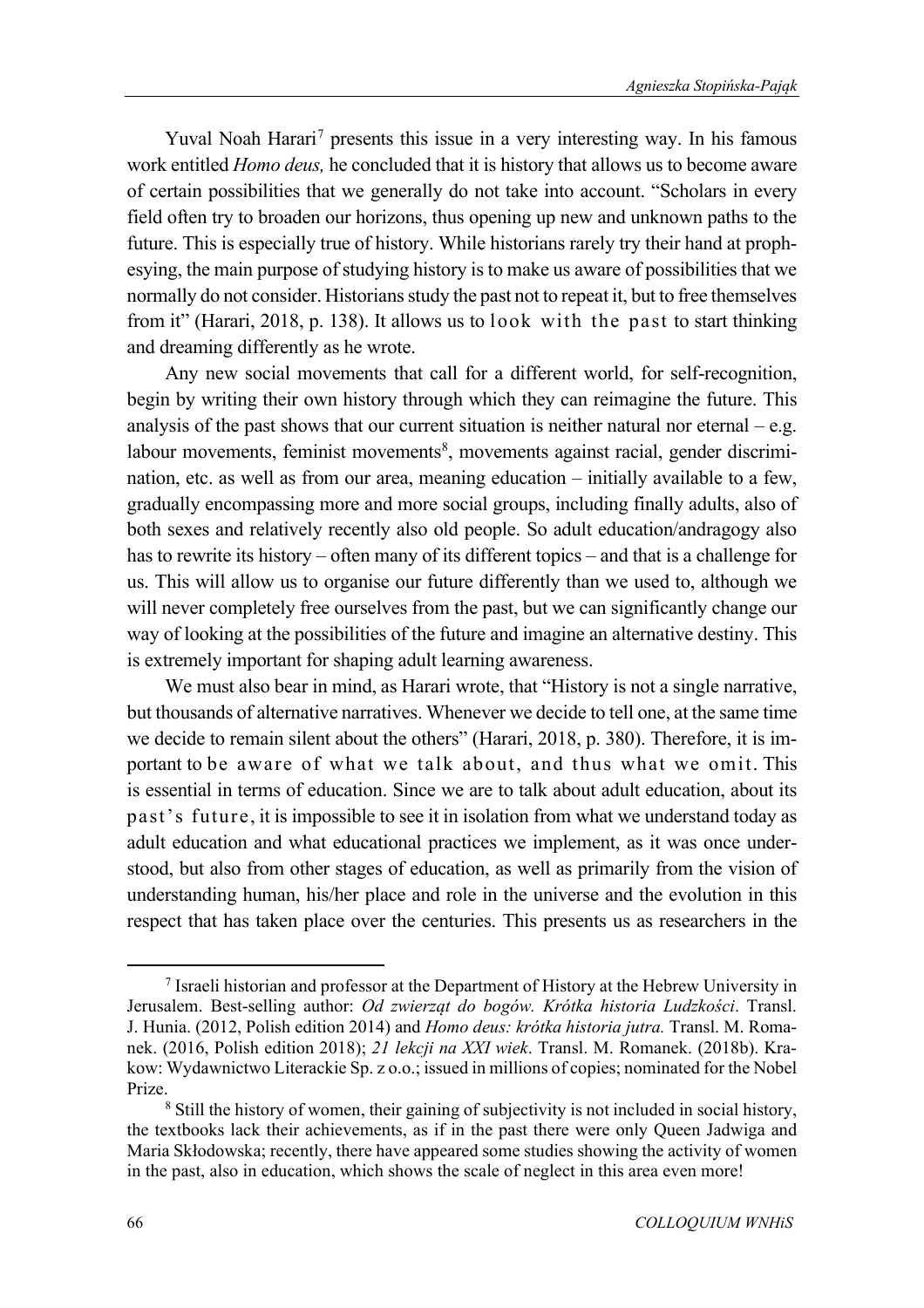history of andragogy and adult education with new research challenges that will provide opportunities for us as historians of andragogy to participate in this discourse.

Interesting analyses and inspiration in this regard are provided by the concept of a rescue history described by Domańska (2014). The rescue story is directed towards the future, to save it, to make it happen, to be in the future.

It is not the time to analyse this concept here, but in my opinion, it can be an inspiring research perspective in the history of andragogy and adult education. Especially from our point of view, the perspective in which Domańska understands the history of the rescue as an existential history seems remarkable. "It is holistic in its ambition to reflect on being and knowledge, on the relations between them and the changes in priority over the other that occur depending on the existential situations in which the individual and the community find themselves" (Domańska, 2014, p. 18). This task is combined with the need for historical research that will allow us to shape the future in harmony with nature. "By being interested in anthropogenic changes in the environment and the role of nature in shaping culture, the history of rescue also becomes a critical discourse towards the ideology of human uniqueness, the mechanistic vision of the world and the instrumental treatment of nature as a resource for satisfying human needs" (Domańska, 2014, p. 21). It is to provide arguments for building, as Domańska (2014) puts it, alternative visions of the future, but also performs an ethical and educational function. Piotr Filipkowski (2014) sees this as a subjective perspective that may have emancipatory values. What, I believe, is precisely the challenge for education, especially adult education, is to ask anew questions about the human condition and to extract these alternative approaches from the history of adult education and andragogy.

#### **Summary**

The presented analyses of some theoretical and methodological aspects of research on the development of andragogical thought allow for the formulation of the following conclusions:

– there is a need for further research on the history of andragogy, extracting unknown and not described so far both theoretical analyses of adult education and various forms of educational practice with adults, supplementing consciously omitted topics, verification of research findings, especially made in the third period of andragogy development in Poland that I have distinguished;

– it is necessary to change the research perspective, move away from the reconstructive, positivist methodology in favour of a humanistic, constructivist approach, allowing for the interpretation of the andragogical past in the socio-cultural context of a given period, but at the same time for the story to serve contemporary adults in understanding the essence of learning, education and their meaning for life in a postmodern,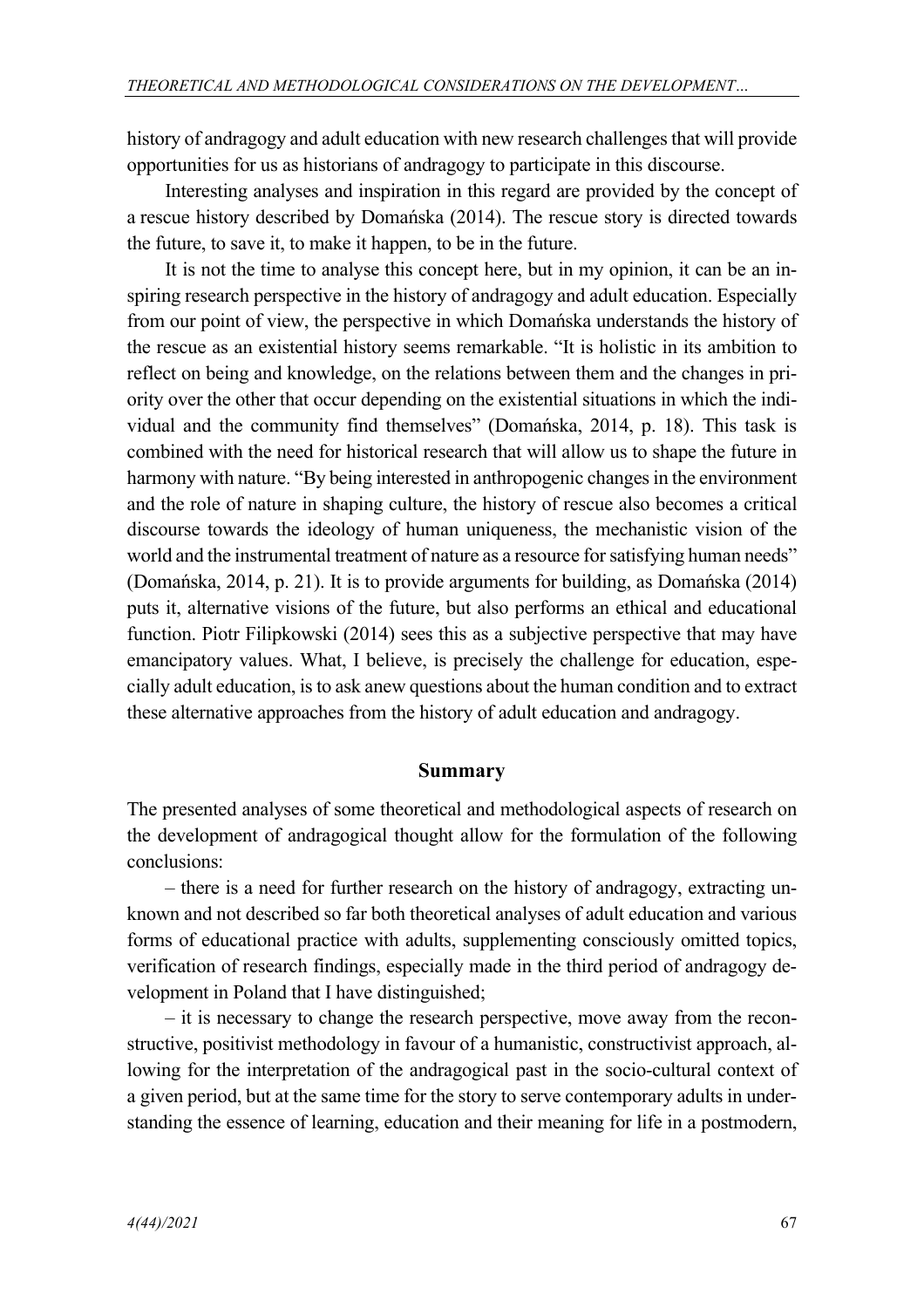fluid age. As Chantal Delsol writes, people need a narrative and each subsequent generation needs a new version (Delsol, 2003; Delsol, 2018). This is convincingly justified by Yuval N. Harari: "*Homo sapiens* are a genre of storytellers who think with narratives rather than numbers and graphs (...). When we are looking for the meaning of life, we expect a narrative that will explain what is actually going on and what is the specific role of each of us in the cosmic drama. This role involves me in something greater than myself and gives meaning to all my experiences and decisions" (Harari, 2018b, p. 343). The need to create a new narrative about the human past is also a challenge for education, for andragogues, educators, historians. It should be based on the memory of the individual, but also of entire social groups, which will not be manipulated by cynical time management only for the current benefit (Auge, 2009);

– it is a challenge for researchers to introduce knowledge about its past to the discourse of contemporary andragogy. It should be bear in mind that collective memory, in this case the memory of andragogues, is changeable and dynamic (Szacka, 2006; Nora, 2002), therefore it even imposes an obligation on researchers of the history of andragogy to follow contemporary andragogical discourses and refer to these historical narratives, which create spaces for the "remembering community" (Kwiatkowski, 2008, p. 20).

#### **REFERENCES**

- 1. Aleksander, T., (2002). *Andragogika. Podręcznik dla studentów szkół wyższych*. Ostrowiec Świętokrzyski: Stowarzyszenie Na Rzecz Rozwoju Wyższej Szkoły Biznesu i Przedsiębiorczości.
- 2. Auge, M. (2009). *Formy zapomnienia*. Przekł. A. Turczyn. Wst. J. Mikułowski-Pomorski. Kraków: Universitas.
- 3. Assmann, A. (2009). Przestrzenie pamięci. Formy i przemiany pamięci kulturowej. In: M. Saryusz-Wolska (red.). *Pamięć zbiorowa i kulturowa. Współczesna perspektywa niemiecka* (101–142). Kraków: Universitas.
- 4. Assmann, J. (2008). *Pamięć kulturowa. Pismo, zapamiętywanie i polityczna tożsamość w cywilizacjach starożytnych*. Przekład A. Kryczyńska-Pham, Warszawa: Wydawnictwo Uniwersytetu Warszawskiego.
- 5. Assmann, J. (2009). Kultura pamięci. In: M. Saryusz-Wolska (red.). *Pamięć zbiorowa i kulturowa. Współczesna perspektywa niemiecka* (59–99). Kraków: Universitas.
- 6. Cywiński, B. (1996). *Rodowody niepokornych*. Warszawa: Świat Książki.
- 7. Delsol, Ch. (2003). *Esej o człowieku późnej nowoczesności*. Tłum. M. Kowalska. Kraków: Wydawnictwo Znak.
- 8. Delsol, Ch. (2018). *Kamienie węgielne. Na czym nam zależy?* Tłum. i posłowie M. Kowalska. Kraków: Wydawnictwo Znak.
- 9. Domańska, E. (2014). Historia ratownicza. *Teksty Drugie*, 5, 12–26.
- 10. Dubas, E. (2018). Ciągłość i zmiana w polskiej andragogice wybrane aspekty z perspektywy czasu. *Edukacja Dorosłych*, 2, 27–41.
- 11. Filipkowski, P. (2014). Historia mówiona jako historia ratownicza: doświadczenie, opowieść, egzystencja. *Teksty Drugie*, 5, 27–46.
- 12. Harari, Y.N. (2018). *Homo deus: krótka historia jutra*. Przekład M. Romanek. Kraków: Wydawnictwo Literackie.